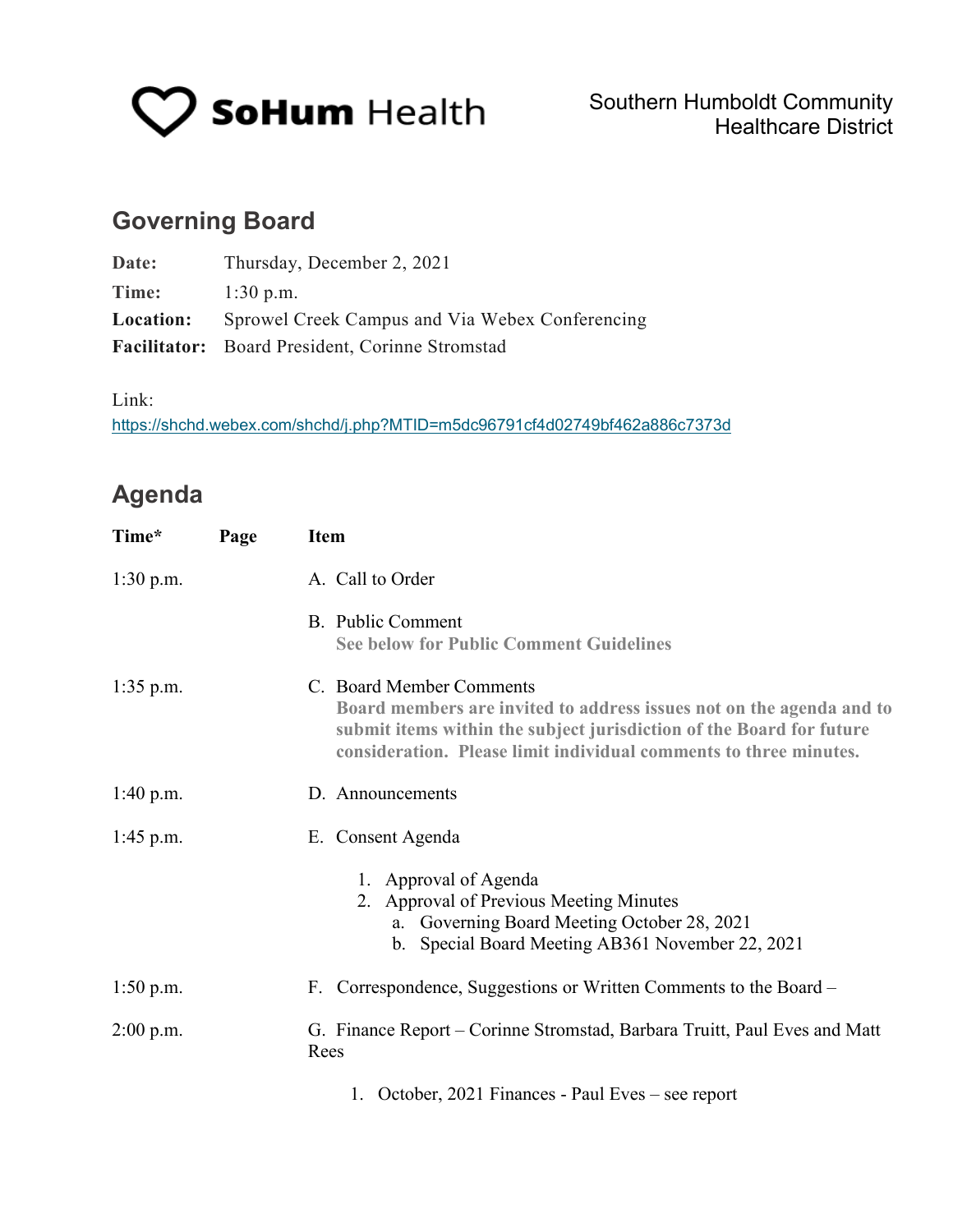|             | <b>Governing Board Meeting Agenda</b><br>December 2, 2021<br>Page 2 of 4                                                                                                                                                                                                                                                                                                                                                                                                                                                                                                    |
|-------------|-----------------------------------------------------------------------------------------------------------------------------------------------------------------------------------------------------------------------------------------------------------------------------------------------------------------------------------------------------------------------------------------------------------------------------------------------------------------------------------------------------------------------------------------------------------------------------|
|             | 2. PFS report/Provider Printout – October, 2021 – Marie Brown/Remy<br>$Quinn - see report$<br>HRG report –Remy Quinn – See separate report                                                                                                                                                                                                                                                                                                                                                                                                                                  |
|             | H. Chief Nursing Officer's Report – CNO                                                                                                                                                                                                                                                                                                                                                                                                                                                                                                                                     |
|             | I.<br><b>Quality Assurance Performance Improvement Committee Report</b><br>[H&S Code § 32155]–Kristen Rees, Manager Quality – (Jan.,<br>April, July, Oct.) –                                                                                                                                                                                                                                                                                                                                                                                                                |
| $2:30$ p.m. | Administrator's Report – Matt Rees<br>J.                                                                                                                                                                                                                                                                                                                                                                                                                                                                                                                                    |
|             | Human Resources Quarterly Report – Jennifer Baskin (Jan., April,<br>1.<br>July, Oct.) -<br>Foundation Report – Chelsea Brown – (May, Aug., Nov., Feb.)<br>2.<br>3.<br>Strategic Plan Spotlight - Scott Sullivan, Mental Health                                                                                                                                                                                                                                                                                                                                              |
|             | Old Business – none<br>Κ.                                                                                                                                                                                                                                                                                                                                                                                                                                                                                                                                                   |
| $3:00$ p.m. | L. New Business                                                                                                                                                                                                                                                                                                                                                                                                                                                                                                                                                             |
|             | 1. Approval of Resolution 21:21–Policies and Procedures<br>(See separate Packet)<br>2. Updating policies for Acting Administrator and Administrator time<br>off notifications.<br>3. Approval for purchase of 3D Mammography for \$300,000.<br>Approval of \$___________(quote pending) for the purchase of EPIC<br>4.<br>EMR software. OR Approval of moving forward with the research<br>of EPIC EMR software.<br>5. Approval of i2i data software - \$65,000 for the first year, \$31,000<br>each year thereafter<br>6. Committee assignments<br>7. Board communications |
|             | M.<br>Meeting Evaluation                                                                                                                                                                                                                                                                                                                                                                                                                                                                                                                                                    |
|             | N.<br>Parking Lot                                                                                                                                                                                                                                                                                                                                                                                                                                                                                                                                                           |
|             | Governing Board retreat<br>1.                                                                                                                                                                                                                                                                                                                                                                                                                                                                                                                                               |
|             | Next Meeting:<br>O.<br>1. Special Board Meeting AB361 Monday December 20, 2021 10:00<br>a.m.                                                                                                                                                                                                                                                                                                                                                                                                                                                                                |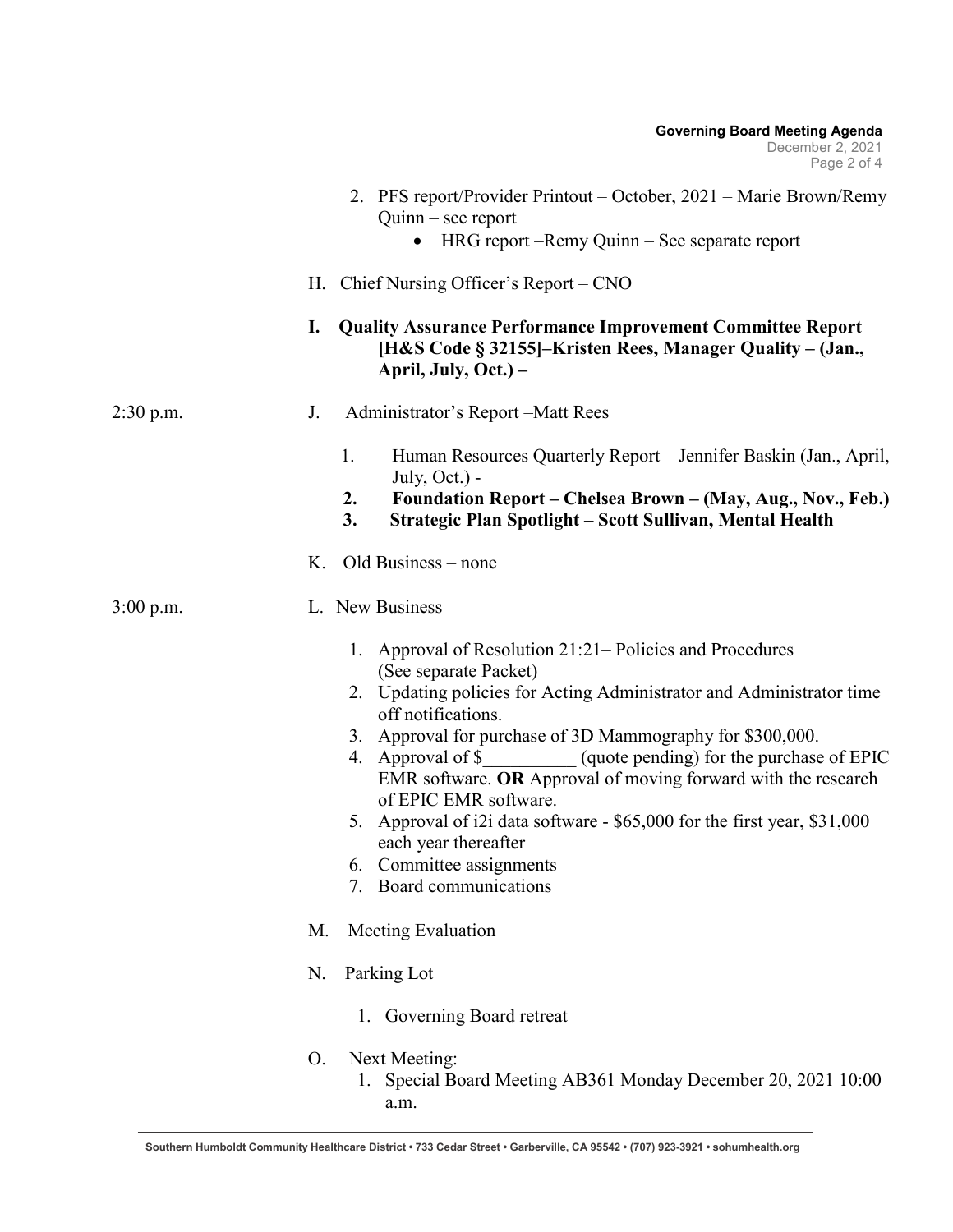- 2. QAPI Meeting December 8, 2021 at 2:00 p.m.
- 3. Med Staff Meeting Wednesday, December 15, 2021 at 1:00 p.m.
- 4. Special Board Meeting AB361 Monday January 17, 2022 10:00 a.m.
- 5. Governing Board Meeting January 27, 2022
- P. Adjourn to Closed Session

### Q. Closed Session

- 1. Approval of Previous Closed Session Minutes a. Closed Session Governing Board Meeting October 28, 2021
- 2. Compliance and Risk Report [H&S Code § 32155] None Kristen Rees, MPH, CPHQ
- 3. Clinic Service Review [H&S Code § 32155] Judy Gallagher, CNO
- 4. MERP Report [H&S Code § 32155] Judy Gallagher CNO
- 5. Medical Staff Appointments/Reappointments [Gov. Code § 54957]

### **Approval of Resolution 21:22**

- a. Dr. Michael Newdow, Reappointment for Emergency Room/Inpatient, Active status, from 01/01/2022 – 12/31/2023.
- b. Dr. David Irvine, Reappointment for Emergency Room/Inpatient, Active status, from 01/01/2022 – 12/31/2023.
- c. Dr. Philip Scheel, Reappointment for Emergency Room/Inpatient, Active status, from 01/01/2022 – 12/31/2023.
- 6. Personnel Matter Chief Quality and Compliance Officer evaluation § 54957
- 7. Next regular Meeting Thursday, January 27, 2022
- R. Adjourn Closed Session
- S. Resume Open Session
- T. Adjourn